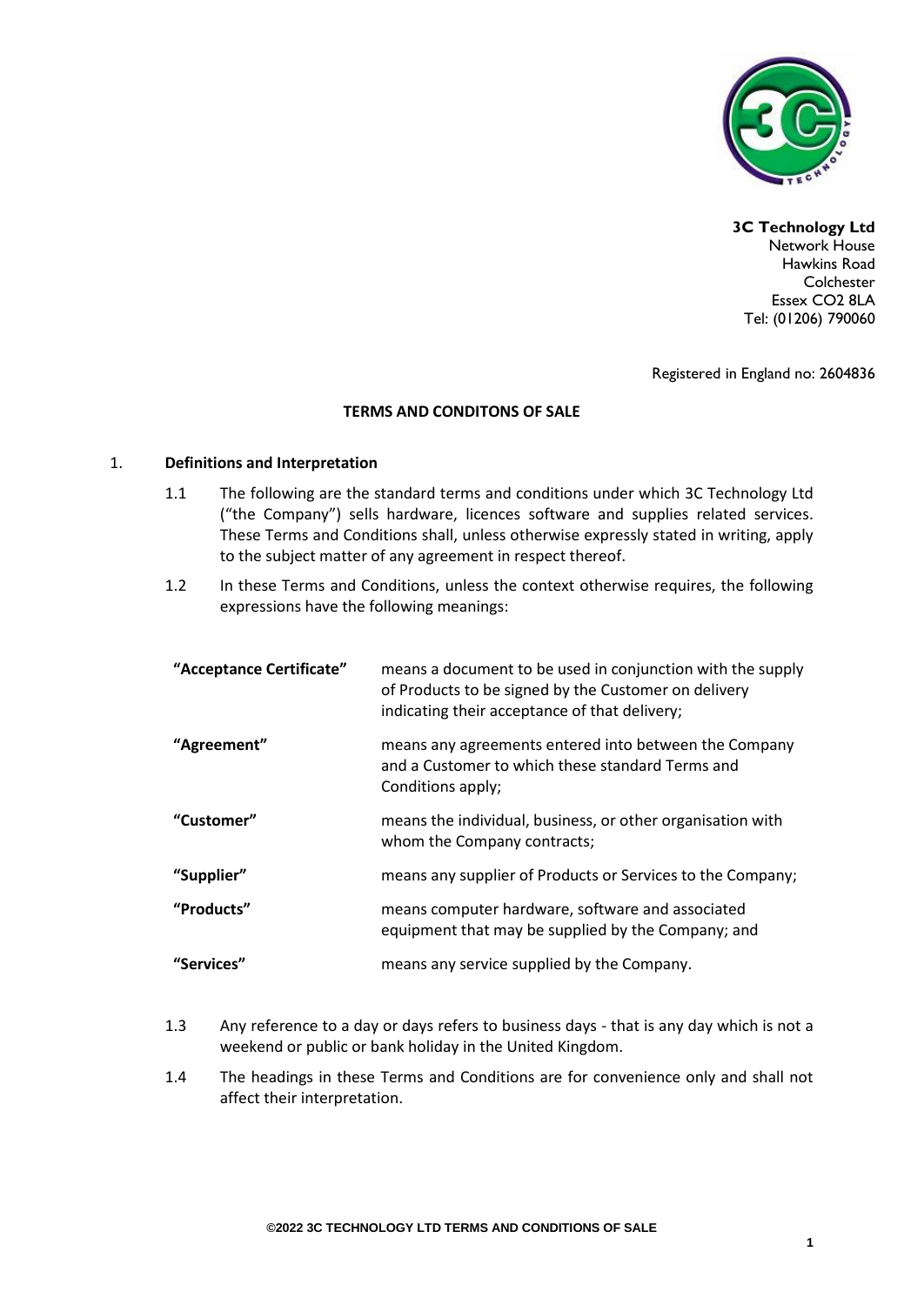# 2. **Customer Orders**

Customer orders, if accepted by the Company, shall be subject to these Terms and Conditions and to the availability of all relevant Products and Services.

## 3. **Price Lists**

Price lists, catalogues and any other promotional material supplied by the Company do not constitute contractual offers capable of acceptance. Subject to sub-clause 4.3 of these Terms and Conditions, prices shown in any such materials may be subject to change at any time prior to the entry by the Company and the Customer into a binding Agreement.

# 4. **Quotations**

- 4.1 All quotations are deemed to be subject to these Terms and Conditions and shall be valid until the last working day of the current month unless otherwise stated on the quotation.
- 4.2 The Company reserves the right to withdraw or amend any quotation prior to the Agreement.
- 4.3 The Company reserves the right to withdraw or amend any quotation following the Agreement where:
	- 4.3.1 Products or Services are withdrawn by the Supplier;
	- 4.3.2 the Supplier increases the charges for Products or Services to the Company; or
	- 4.3.3 specifications of Products or Services are varied by the Supplier.

## 5. **Product Specifications**

- 5.1 The Company shall use reasonable endeavours to advise the Customer of variations to Product specifications following formal notification to the Company of such variations by the Supplier.
- 5.2 Where changes to Product specifications significantly alter the price or fitness for purpose of the Products the Company and the Customer shall agree upon such changes in writing or arrange for the supply of alternative Products.
- 5.3 Changes to Product specifications shall not provide grounds for cancellation of Customer orders unless such cancellation is agreed to in writing by the Company and the Customer.

## 6. **Hardware and Software Products**

- 6.1 Products shall be supplied by the Company on the terms and conditions of use for such Products as defined by the Suppliers at the time of delivery.
- 6.2 The Company gives no warranty to the Customer in respect of Product that is purchased by the Company from a Supplier for resale to the Customer but shall take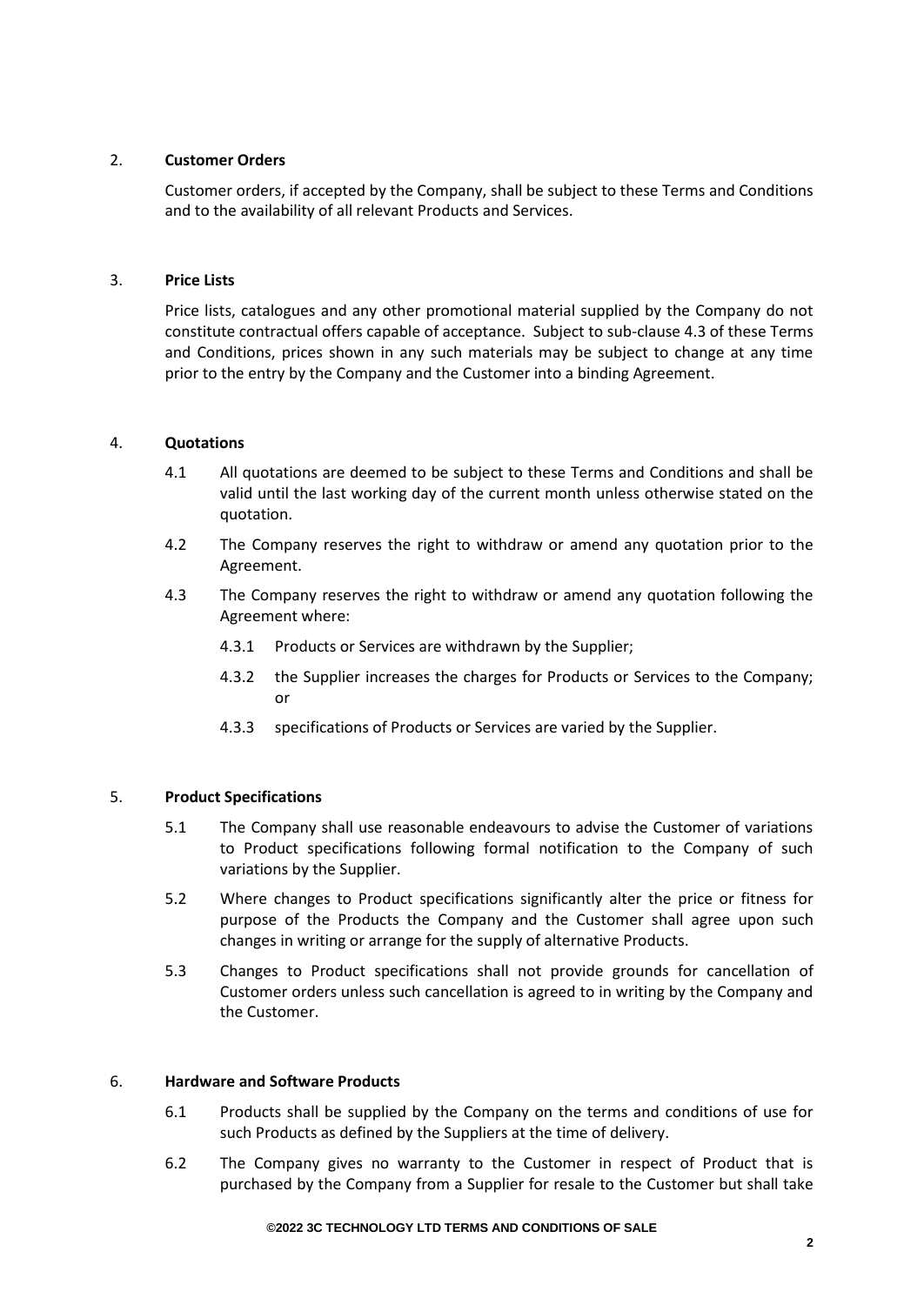reasonable steps to assist Customer in pursuing warranty claims against the relevant Supplier.

- 6.3 In the case of defects, or faulty workmanship in products, or any parts thereof supplied by the company, the Customer shall not be entitled to receive any greater benefit hereunder than shall be received by the Company under any guarantee or warranty, given to the company by the Supplier thereof.
- 6.4 Unless otherwise stated in writing, warranties offered are those of the Supplier of the products concerned and as such, form the basis of a contract between the Supplier and the end user of the product. In the event of the Supplier ceasing to trade, for whatever reason, the warranties offered shall not pass to the Company.
- 6.5 Unless otherwise specified in the Agreement, the Company shall only deliver nonmodifiable and executable run-time versions of Software.
- 6.6 The Customer must comply with the terms of the Supplier's software licenses.

## 7. **Delivery and Acceptance**

- 7.1 Unless it is agreed otherwise delivery shall be to the Customer's address as specified in the Agreement.
- 7.2 The Company shall not be liable for any shortfalls in delivery or variation from Product specification on delivery unless a claim in writing is made by the Customer within 2 working days of delivery.
- 7.3 In circumstances where the Company has attempted to physically deliver Products to the Customer and the Customer is unable or unwilling to accept such delivery, the Customer will be charged for the cost of the failed delivery in addition to any and all subsequent attempts. If the Customer is unable to accept delivery, a new date shall be set by mutual agreement of the parties. If the Customer is unwilling to accept delivery, the parties shall seek to vary the Agreement as appropriate by mutual agreement or the Customer shall seek to terminate the Agreement in accordance with Clause 18 of these Terms and Conditions.
- 7.4 Where the necessity for such has been agreed in advance and not otherwise the Customer shall sign the Company's Acceptance Certificate stating on signature any defects or exclusions.
- 7.5 Acceptance of a delivery requiring an Acceptance Certificate is deemed to occur on the signing of the Certificate on the date of delivery, which date shall be recorded on the Certificate.
- 7.6 The Company shall on the signing of the Acceptance Certificate be entitled to invoice the Customer.
- 7.7 If, as a result of defects or exclusions in a delivery of Products or the provision of Services, the Customer does not sign a required Acceptance Certificate, further work may be agreed between the parties to remedy such defects. The Company shall use all reasonable endeavours to undertake such work without delay.
- 7.8 If, as a result of defects or exclusions in a delivery of Products or the provision of Services, the Customer does not sign a required Acceptance Certificate and subsequently uses the Hardware or Software or the results of Services provided without prior Agreement as to any remedial work on the part of the Company then the Customer is deemed to have accepted the same.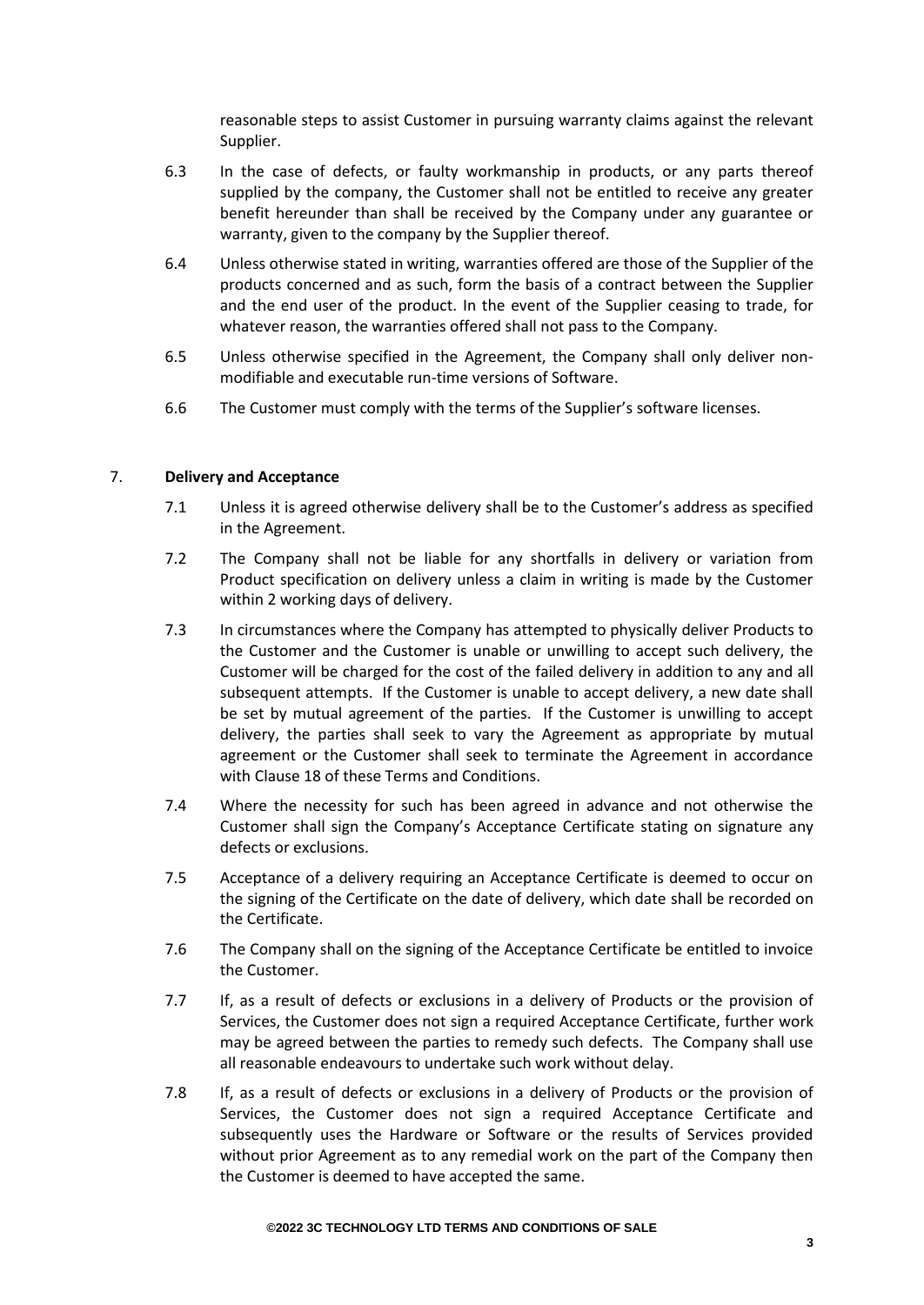- 7.9 In the event that goods arrive in a damaged condition, claims for credit, refund or replacement will only be entertained if the Company is notified within 2 working days. No credit, refund or replacement will be issued outside this time limit and if damaged goods have been signed for and accepted as "in good condition", but external packaging is visibly damaged.
- 7.10 Whilst the Company will use its best endeavours to deliver the Goods in accordance with the Customer's requirements the Company will not be liable for any consequences of late delivery howsoever caused.

# 8. **Warranty**

- 8.1 Subject to Clause 6.2 of these Terms and Conditions and in respect of Product which is directly produced by the Company or Services provided directly by the Company, the only warranty given by the Company to the Customer is that the Company shall in accordance with normally accepted professional standards make good as quickly as is reasonably possible and at its own expense any defects identified on any relevant Acceptance Certificate or which develops during a period of 30 days after delivery of the Product or performance of the Services.
- 8.2 The Company does not warrant that the Products are free from minor errors not materially affecting performance. Such errors shall not be rectified in the absence of a prior written agreement to the contrary.
- 8.3 The undertaking given in this Clause shall not apply if the Product has been altered by any party other than the Company or has been operated or run on any platform or in any environment inappropriate for the Product.

## 9. **Return of Products**

- 9.1 The return of Products shall be at the sole discretion of the Company but in any circumstance where the Company agrees to accept return of Products for any reason then the Customer shall:
	- 9.1.1 advise the Company within 2 working days from the date of delivery of Products by the Company of the reason(s) for the return of Products;
	- 9.1.2 obtain a returns authorisation from the Company prior to any return of Products;
	- 9.1.3 complete and return to the Company the returns authorisation to arrive at the Company within 2 working days from the date of delivery of Products by the Company;
	- 9.1.4 properly pack the Products in the original packing where possible and include a detailed packing list;
	- 9.1.5 return the Products in the condition in which they were received to arrive at the Company within 5 working days from the date of delivery of Products by the company; and
	- 9.1.6 take no action to effect any warranties that may cover the Products.
- 9.2 The Company shall be entitled to levy to the Customer a reasonable administration charge amounting to no more than the cost of return delivery and the staff time spent on handling the return in respect of return of Products and the Customer shall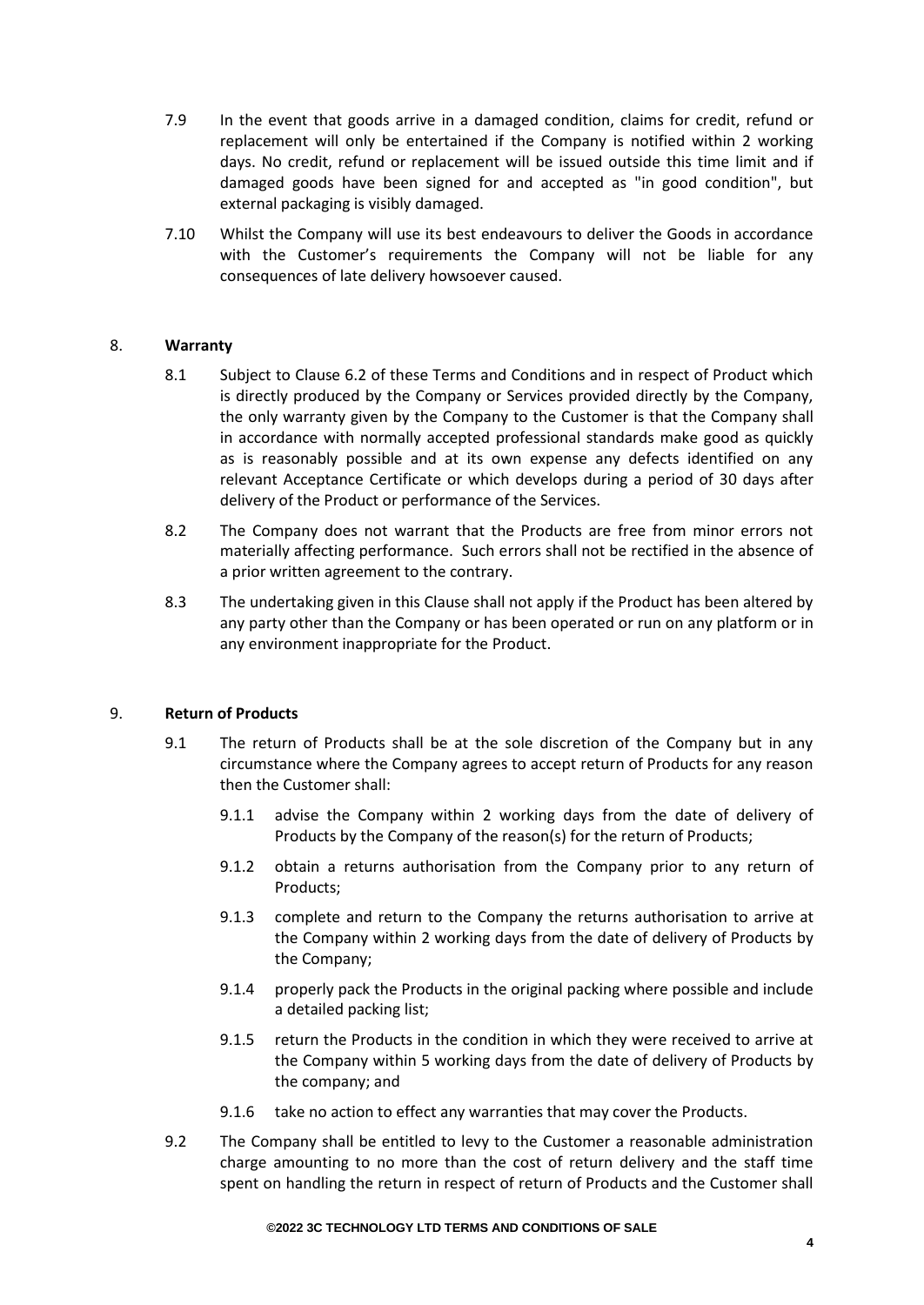pay the same to the Company within 14 days of invoice.

### 10. **Title and Risk**

- 10.1 Risk of loss or damage in respect of any tangible item shall pass to the Customer on delivery or collection of the item by the Customer or his agent.
- 10.2 The legal and beneficial ownership of Products and/or associated material supplied as part of Products and/or Services shall remain with the Company until payment in full in respect of all such Products and associated material supplied as part of Products and/or Services has been received by the Company in accordance with the terms of the Agreement.
- 10.3 Until such payment is received in full the Company may without prejudice to any of its rights recover or resell any of the Products and/or associated material and may enter upon the Customer's premises by its servants or agents for that purpose.
- 10.4 Where a licence shall be granted by a Supplier and/or the Company to the Customer then the Customer shall not have the benefit of the licence until payment in full has been received by the Company.

# 11. **Charges**

- 11.1 The Company shall render to the Customer an invoice or series of invoices pursuant to the supply of Products and Services.
- 11.2 Charges specified in the Agreement do not include Value Added Tax which, if applicable, shall be added at the rate in force at the time of supply.
- 11.3 Unless specified in the Agreement and subject to Clause 7 of these Terms and Conditions:
	- 11.3.1 all Products shall be invoiced on the date of despatch to the Customer or collection of Products by the Customer or his agent; and
	- 11.3.2 all Services shall be invoiced in full and in advance.
- 11.4 Without prejudice to any other rights the Company may have in respect of any failure by the Customer to pay the charges or other monies payable pursuant to the Agreement, the Company reserves the right to charge interest on late paid invoices at the rate of 8% above the Bank of England base rate under the Late Payment of Commercial Debts (Interest) Act 1998 after as well as before judgement on any amount due from the Customer to the Company from the date due for payment until payment is received.
- 11.5 In the case of supply to a Customer outside the UK the Customer shall be responsible for all import levies, customs duties or other similar taxes of whatever nature.
- 11.6 Where travel and subsistence expenses are incurred by the Company, a 5% administration charge shall be added to these expenses and such expenses as surcharged shall be payable to the Company by the Customer within 30 days of being invoiced.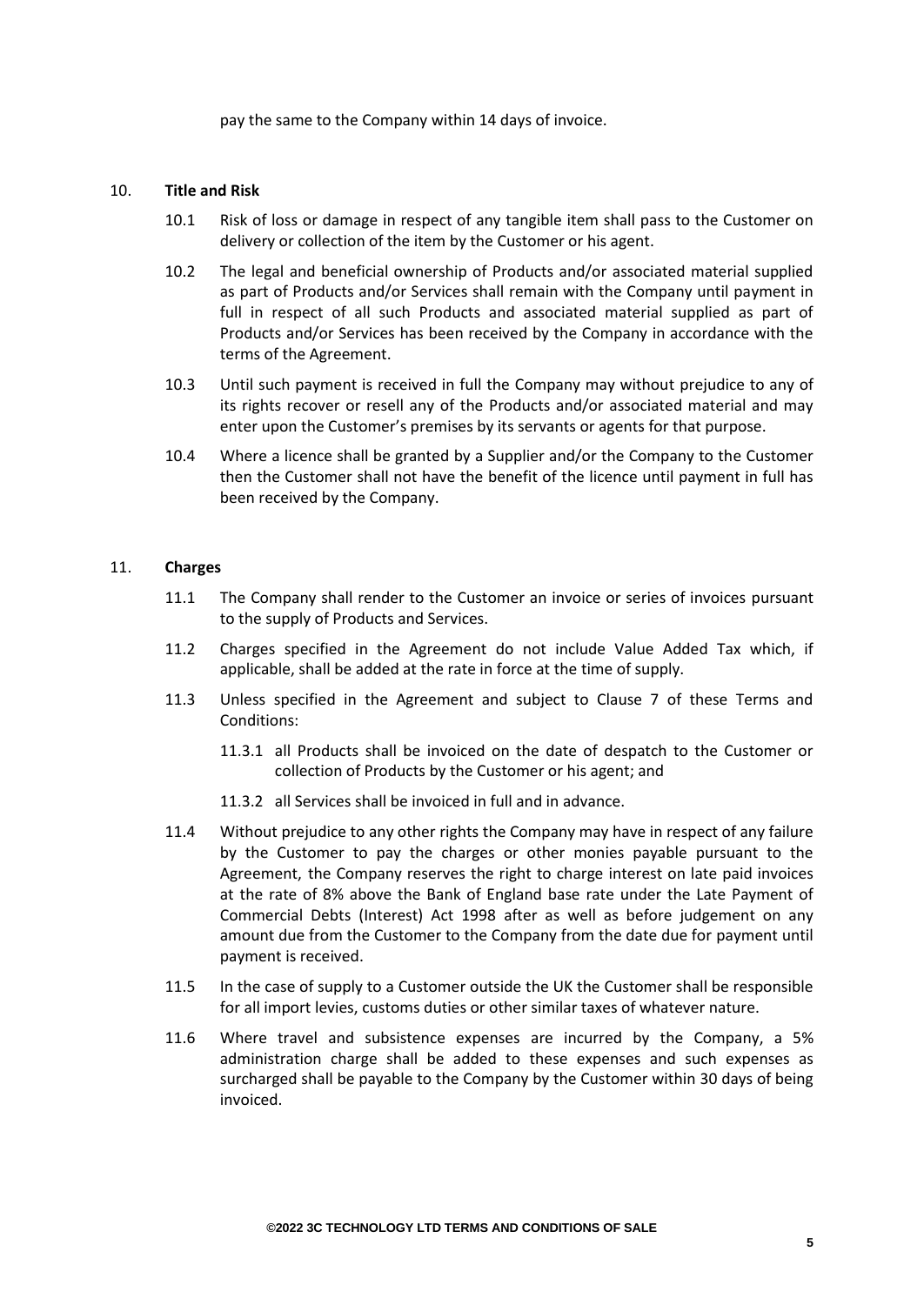### 12. **Payment**

- 12.1 The time stipulated for payment shall be of the essence of the Agreement and failure to pay within the period specified shall, in the absence of a written explanation from the Customer that has been duly accepted by the Company, render the Customer in material breach of the Agreement.
- 12.2 Invoices shall be payable within any other period stated for a particular charge or invoice but in any event no later than 30 days of the invoice date.
- 12.3 If payment of any invoice is otherwise due it shall become automatically due immediately on the commencement of any act or proceeding in which the Customer's solvency is involved.

#### 13. **Customer's Obligations**

- 13.1 During the continuance of the Agreement the Customer shall:
	- 13.1.1 provide, free of charge, reasonable usage of machine time, communications, stationery, media, suitable working accommodation and access deemed necessary by the Company to fulfil the Agreement and shall provide an appropriate environment or platform to enable the Company to provide the Services or test run any Product and, in particular, the Customer warrants to the Company that the Customer shall provide and environment capable of receiving the Services or Products;
	- 13.1.2 furnish the Company promptly upon receipt of a request such information as the Company may reasonably require for the provision of the Services;
	- 13.1.3 nominate prior to the provision of any of the Services under the Agreement an authorised representative to be its prime point of contact with the Company during the continuance of the Agreement;
	- 13.1.4 ensure the accuracy and validity of all data and technical information provided to the Company;
	- 13.1.5 allow the Company reasonable access to its employees for the purpose of investigation and discussion in connection with the Agreement and ensure that its employees cooperate fully with the Company in relation to the provision of the Services;
	- 13.1.6 provide free and safe access to the Location as is necessary by the Company to comply with its obligations under the Agreement; and
	- 13.1.7 ensure that equipment provided by the Company for the purpose and provision of the Agreement shall not be modified, changed or removed without prior written permission of the Company. Where such equipment is modified, changed or removed then the cost of restoring or replacing the equipment shall be recovered from the Customer.
- 13.2 The Company and the Customer shall indemnify each other and keep each other fully and effectively indemnified against any loss of or damage to any property or injury to or death of any persons caused by negligent act or omission, wilful misconduct or breach of contract by the other, its employees or agents.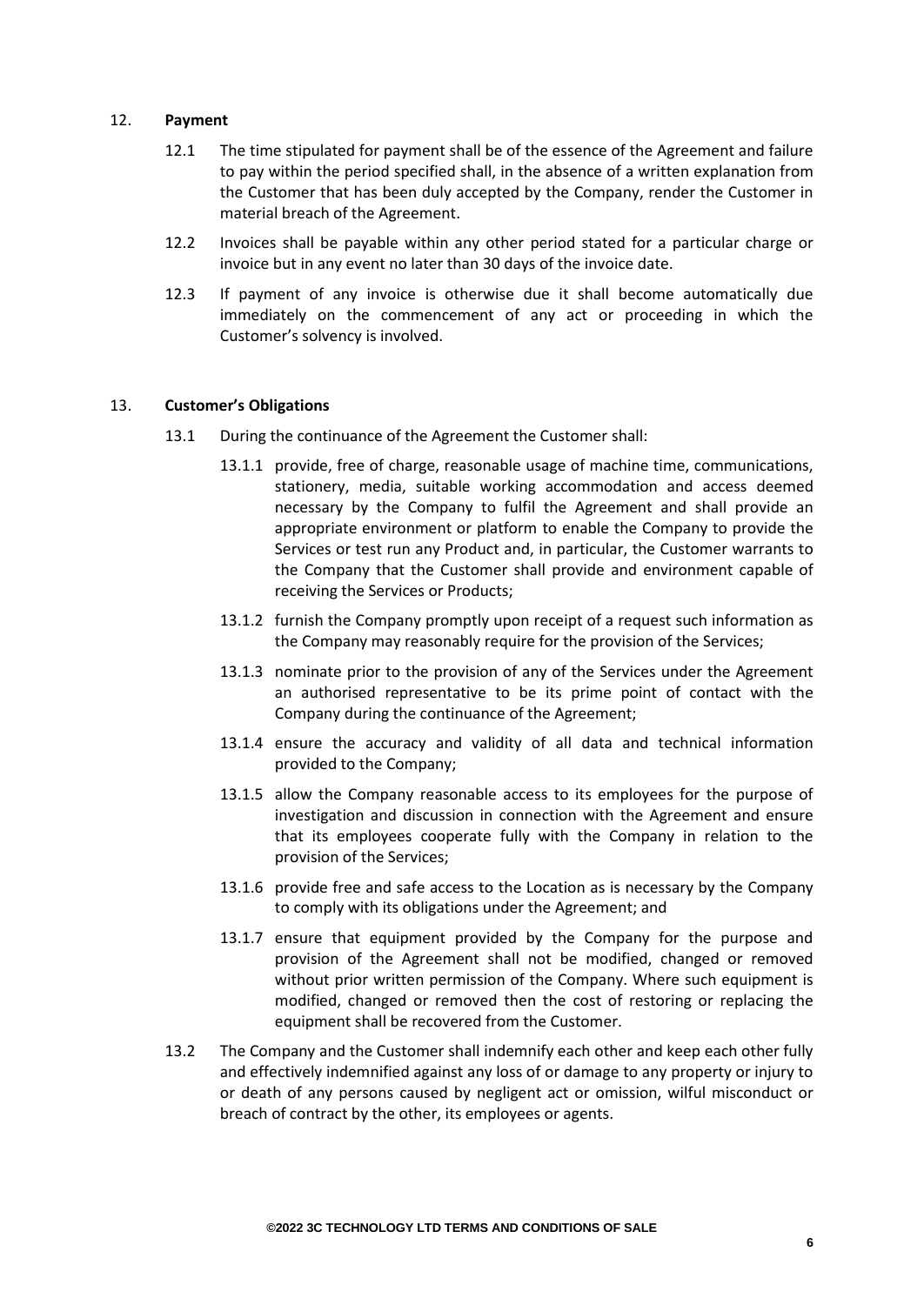### 14. **Performance**

- 14.1 The Company shall use its reasonable endeavours to comply with any day or dates for despatch or delivery of Products and for the supply of Services as stated in the Agreement. Unless the Agreement contains express provisions to the contrary, such dates shall constitute only statements of expectation and shall not be binding. If the Company, having used its reasonable endeavours fails to despatch or deliver the Products, or to supply or complete the Services by such date or dates whether or not binding, such failure shall not constitute a breach of the Agreement. The Customer shall not be entitled to treat the Agreement as thereby repudiated or to rescind it or any ancillary Agreement in whole or in part or claim compensation for such failure or for any consequential loss or damage resulting therefrom.
- 14.2 When expedited delivery is agreed to by the Company and the Customer and necessitates overtime or other additional costs, the Customer shall reimburse the Company for the amount of such overtime payment or other costs and shall pay the same within 30 days of invoice.
- 14.3 If performance of the Agreement is suspended at the request of or delayed through default of the Customer including, but without prejudice to the generality of the foregoing, incomplete or incorrect instructions, or refusal to accept delivery of the Products or Services for a period of 30 days, the Company shall be entitled to payment at the then prevailing rates for the Services already performed, Products supplied or ordered and any other additional costs thereby incurred and the Customer shall pay such sums within 30 days of invoice.

## 15. **Business Associates and Delegation**

- 15.1 The Company may delegate any of its obligations or responsibilities arising out of the Agreement to any of its business associates. Performance by such associates shall be deemed to be performance by the Company.
- 15.2 The Customer may not assign the benefit or burden of the Agreement in any way.
- 15.3 At the written request of the Customer the Company may, at its sole discretion, agree to novation of the Agreement. Such agreement must be evidenced in writing.

## 16. **Proprietary Rights**

- 16.1 Unless otherwise specified in the Agreement, copyright and all other proprietary rights in the Products and associated documentation and any documentation supplied in respect of the Services and all parts and copies thereof shall remain vested in the Company or, for third party Products, in the Supplier.
- 16.2 In respect of software where the proprietary rights are vested in the Company only a non-exclusive, non-transferable licence for the purpose for which the software has been made available to the Customer is deemed to be granted by the Company and only then on condition that the Customer fulfils all of their relevant obligations arising out of the Agreement.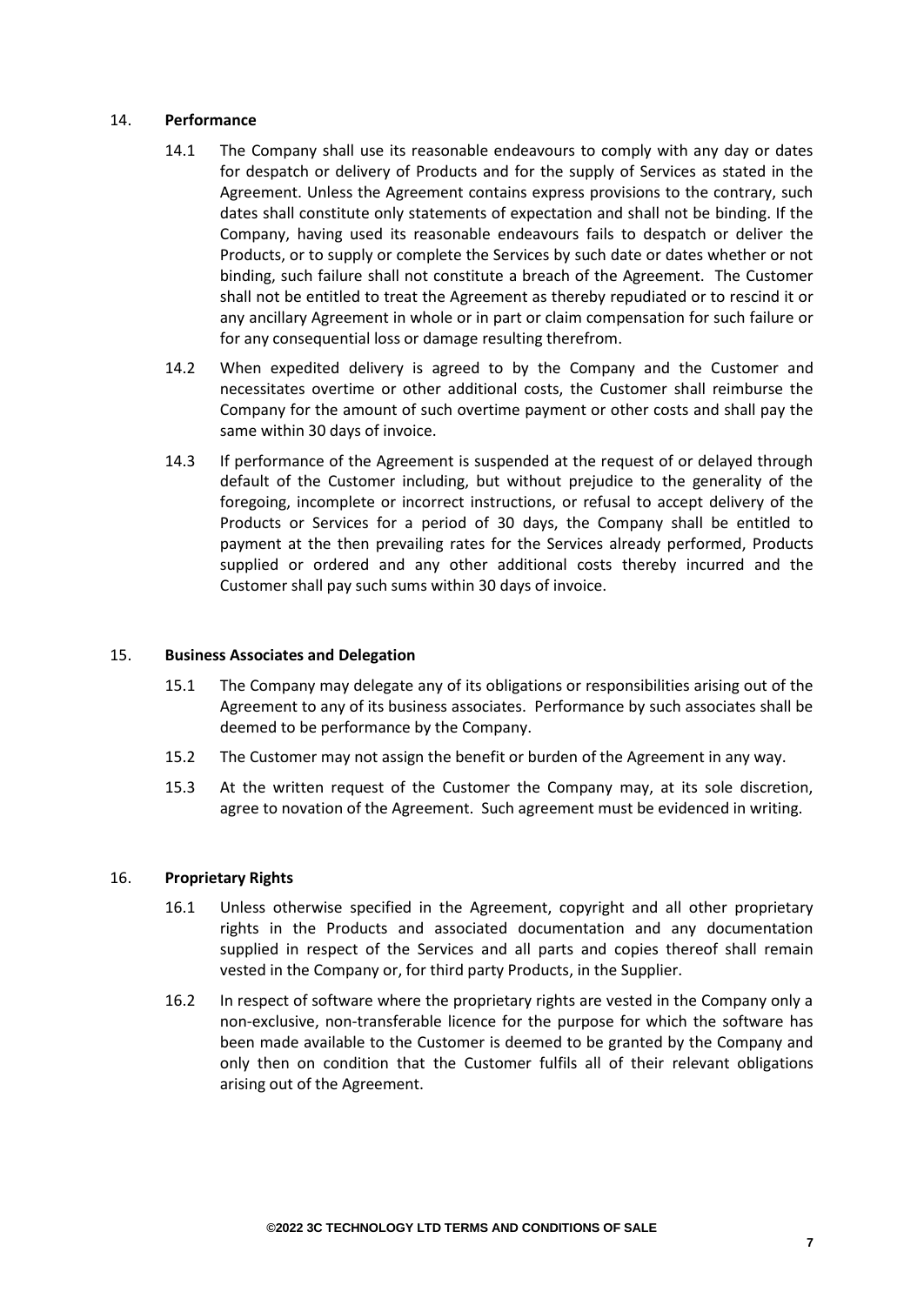## 17. **Liability**

- 17.1 The following provisions set out the Company's entire liability (including any liability for the acts and omissions of its employees) to the Customer in respect of:
	- 17.1.1 any breach of its contractual obligations arising out of the Agreement; and
	- 17.1.2 any representation, statement or delictual or tortious act or omission, including negligence arising out of or in connection with the Agreement.
- 17.2 The Customer's attention is drawn to the following provisions:
	- 17.2.1 the Company's liability to the Customer for death or injury resulting from its own or that of its employee's negligence shall not be limited;
	- 17.2.2 any act or omission on the part of the Company falling within this clause shall known as an "Event of Default"; and
	- 17.2.3 subject to the limit set out below the Company shall accept liability to the Customer in respect of damage to the tangible property of the Customer resulting from the negligence of the Company or its employees or the breach of contract by the Company.
- 17.3 Subject to the provisions of clause 17.2.1:
	- 17.3.1 the Company's entire liability in respect of any Event of Default shall be limited to the value of the Agreement;
	- 17.3.2 the Company shall not be liable to the Customer in respect of any Event of Default for loss of profits goodwill or any type of special indirect or consequential loss (including loss or damage suffered by the Customer as a result of an action brought by a third party) even if such loss was reasonably foreseeable or the Company had been advised of the possibility of the Customer incurring the same. If a number of Events of Default give rise substantially to the same loss then they shall be regarded as giving rise to only one claim under this Agreement; and
	- 17.3.3 the Company shall have no liability to the Customer in respect of any Event of Default unless the Customer shall have served notice of the same upon the Company within one year of the date it became aware of the circumstances giving rise to the Event of Default or the date when it ought reasonably to have become so aware.
- 17.4 The Customer hereby agrees to afford the Company not less than 30 days in which to remedy any Event of Default.
- 17.5 Nothing in this clause shall confer any right or remedy upon the Customer to which it would not otherwise be legally entitled.

## 18. **Cancellation of Order**

The Customer shall not be entitled to cancel any order for Product(s) and/or Service(s) or any part thereof except upon terms which reimburse the Company for loss of Profit and all costs, charges and expenses incurred by the Company in respect of the Product(s) and/or Service(s) or any part thereof up to the date of receipt by the Company of written notification of cancellation form the Customer.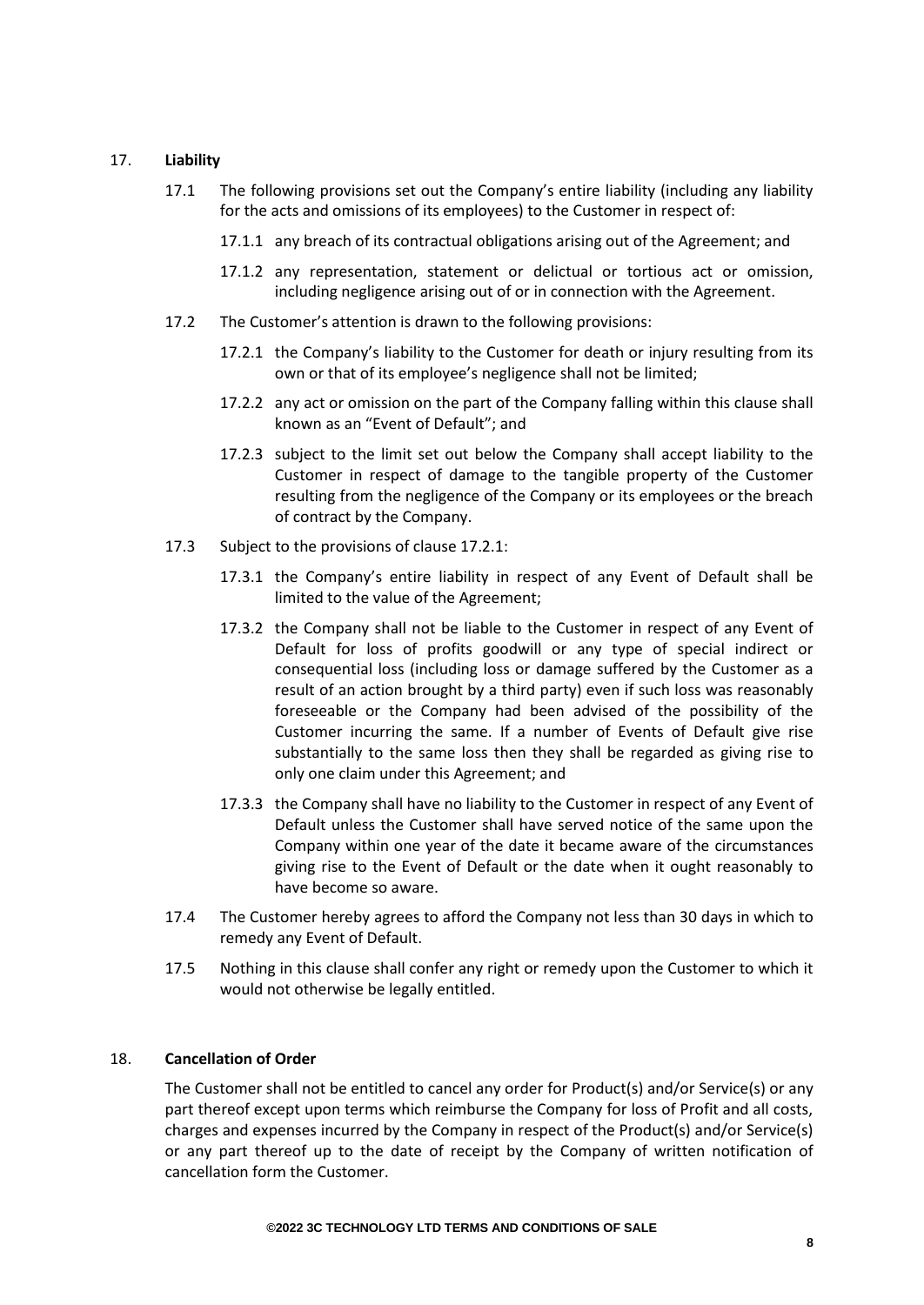### 19. **Termination**

- 19.1 Without prejudice to any other provision contained within these Terms and Conditions or of any Agreement the Company may terminate the Agreement by notice in writing in any of the following events:
	- 19.1.1 the Customer commits a material breach of the Agreement which is incapable of remedy; or
	- 19.1.2 the Customer commits a material breach which is capable of remedy but which the Customer fails to remedy within 14 days of written notice by the Company specifying the event of default and requiring its remedy.
- 19.2 The Company and the Customer may by notice in writing to the other terminate the Agreement if the other shall have a receiver or liquidator appointed, shall pass a resolution for winding up (otherwise than for the purpose of amalgamation or reconstruction), if a Court shall make an order to that effect, if the other party shall enter into composition or arrangement with its creditor(s) or shall become insolvent. Such an event shall be deemed to be a material breach incapable of remedy.

### 20. **Consequences of Termination**

- 20.1 Any termination of the Agreement howsoever caused shall not affect any accrued rights or liabilities of either the Company or the Customer arising out of the Agreement;
- 20.2 On termination of the Agreement for any reason, the Customer shall return forthwith to the Company the Products and all copies thereof, the documentation and the media supplied therewith and other items in the possession of the Customer which are the property of the Company.

## 21. **Intellectual Property Indemnity**

- 21.1 The Company shall indemnify and hold the Customer and its employees from and against all loss and damage and cost and expense resulting from or arising out of any threatened or actual infringement of patents, copyright, registered designs or other intellectual property rights belonging to any party provided that the Customer shall:
	- 21.1.1 notify the Company in writing of any allegation or infringement;
	- 21.1.2 make no admission without the Company's consent; and
	- 21.1.3 at the Company's request allow the Company to conduct and/or settle all negotiations in or prior to litigation and give the Company all reasonable assistance in respect thereof.

## 22. **Confidentiality**

- 22.1 The Company and the Customer shall keep confidential the following:
	- 22.1.1 the Agreement and all other information of the other party obtained under, or in connection with, the Agreement; and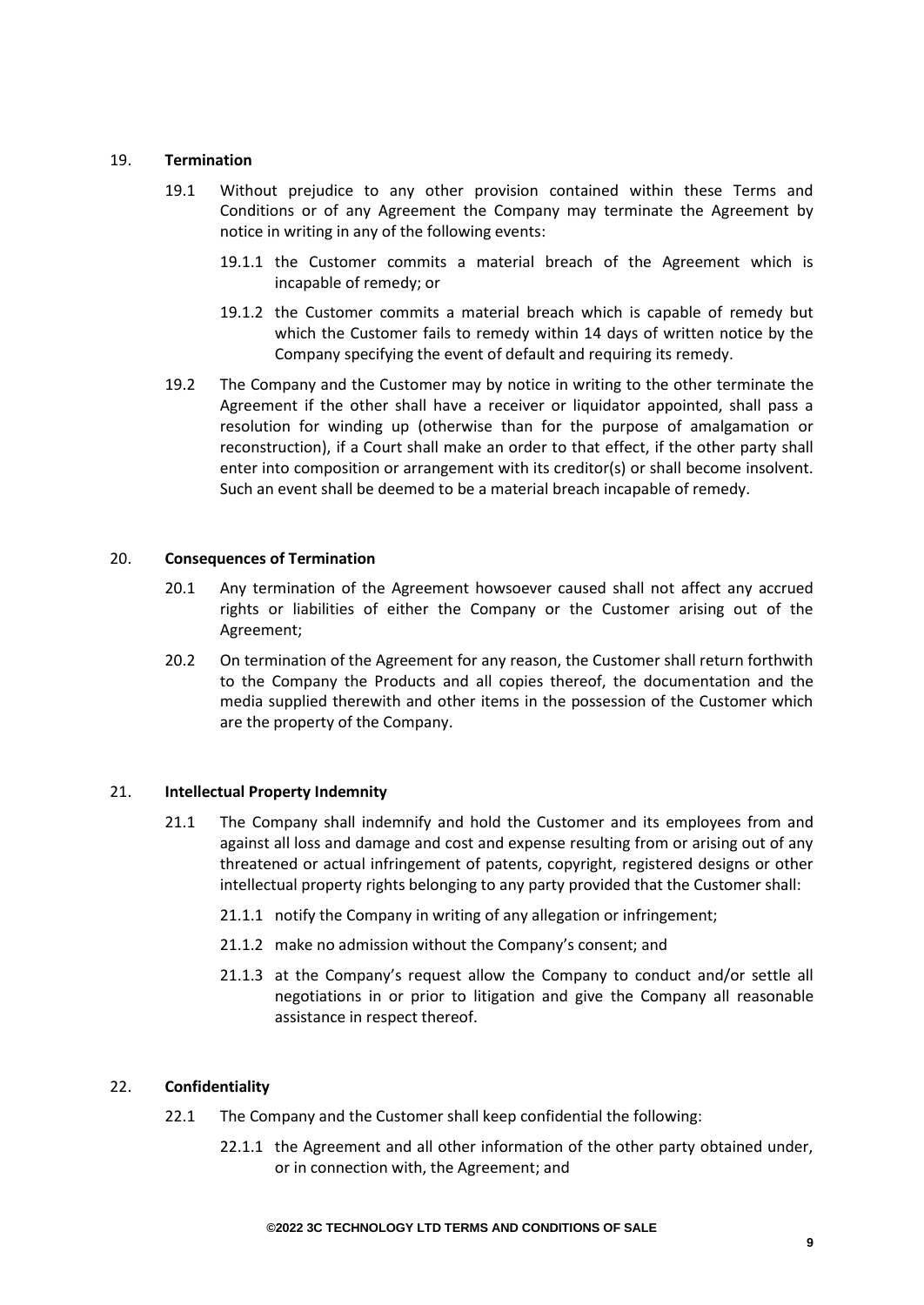- 22.1.2 all oral communications, representations and information of any kind made by either party or their representatives or advisors pursuant to the conclusion or fulfilment of the Agreement.
- 22.2 The provisions of this Clause 22 shall not apply to:
	- 22.2.1 any disclosure of the information contained in Clauses 22.1.1 and 22.1.2 for which the written agreement of both parties has been obtained;
	- 22.2.2 any information in the public domain otherwise than as a result of a breach of the Agreement;
	- 22.2.3 information that was already in the possession of the receiving party prior to disclosure by the other party; and
	- 22.2.4 information obtained from a third party who is free to divulge the same.
- 22.3 The Company and the Customer shall divulge confidential information only to those employees who are directly involved in the use of the Product(s) and shall ensure that such employees are aware of and comply with these obligations as to confidentiality.
- 22.4 The obligations of the parties as to disclosure and confidentiality shall come into effect on the signing of the Agreement and shall continue in force notwithstanding the termination of the Agreement.

#### 23. **Health and Safety**

- 23.1 The Customer shall take all reasonable precautions to ensure the health and safety of the Company's employees while on the Customer's premises.
- 23.2 The Company shall not be liable to the Customer in any civil proceeding brought by the Customer against the Company under any Health and Safety Regulations, except where such exclusion of liability is prohibited by law.
- 23.3 The Customer shall indemnify and keep indemnified the Company in respect of any liability, monetary penalty or fine in respect of or in connection with the Product(s) and Service(s) incurred directly or indirectly by the Company under any Regulations, orders or directions made thereunder arising or resulting from the Customer's default.

## 24. **Export Control**

- 24.1 The Customer acknowledges that the Products licensed or sold hereunder are subject to the export control laws and regulations of the UK. The Customer confirms that with respect to the Products, it will not export or re-export them, directly or indirectly to:
	- 24.1.1 any countries subject to UK export restrictions or
	- 24.1.2 any end user who has been prohibited from participating in UK export transactions. The Customer further states that the Products will not be destined for or used in the design, development, production or use of missiles or missile projects.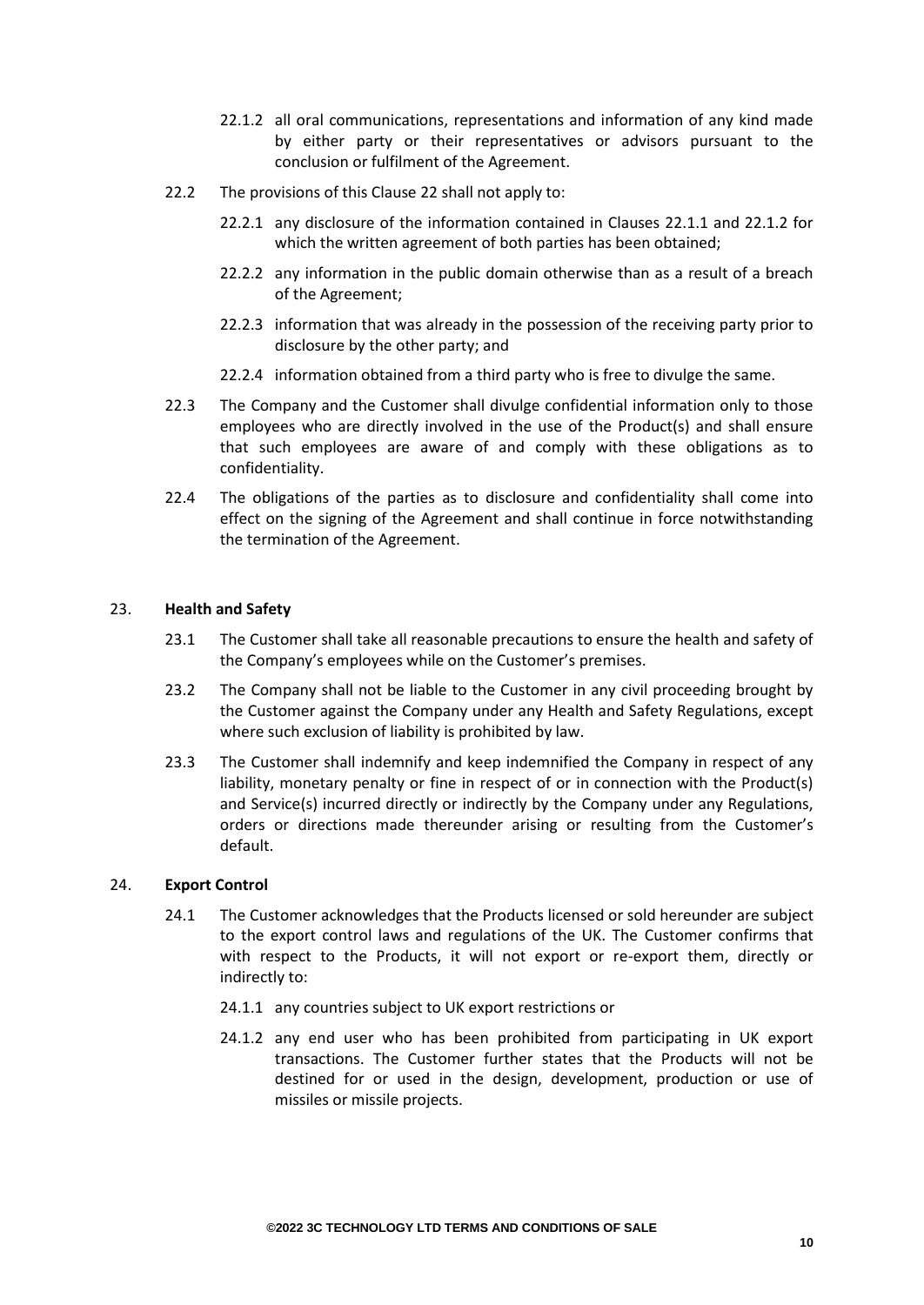#### 25. **Notices**

- 25.1 Any notice pursuant to the Agreement shall be in writing signed by a Director of the Company or by some person duly authorised by a Director of the Company and shall be delivered personally, sent by prepaid recorded delivery (airmail if overseas) or by facsimile transmission to the party due to receive such notice at the address of the party as shown in the Agreement or to such other address as shall be notified in writing to the other party to the Agreement form time to time.
- 25.2 Any notice delivered personally shall be deemed to be received when delivered. Any notice sent by prepaid recorded delivery shall be deemed (in the absence of evidence of earlier receipt) to be received 48 hours after posting (6 days if sent by airmail). In proving the time of despatch it shall be sufficient to show that the envelope containing such notice was properly posted.
- 25.3 Any notice sent by facsimile transmission shall be deemed to have been received upon receipt by the sender of the correct transmission report.

## 26. **Arbitration**

Subject to the agreement of the parties, if any dispute or difference shall arise between the Company and the Customer on any matter relating to or arising out of the Agreement, such a dispute shall be referred to the arbitration of a single Arbitrator to be agreed upon by the parties or failing agreement to be appointed by the then President of the Law Society of England and Wales.

#### 27. **Waiver**

The rights and remedies of either party under the Agreement shall not be diminished, waived or extinguished by the granting of any indulgence, forbearance or extension of time by the other party nor any failure or delay by the other party in asserting or exercising any such rights or remedies.

### 28. **Severance**

If at any time any one or more clause, sub-clause, paragraph, subparagraph or any other part of the Agreement or these Terms and Conditions is held to be, or becomes, void or otherwise unenforceable for any reason under any applicable law the same shall be deemed omitted and the validity and/or enforceability of the remaining provisions of the Agreement or these Terms and Conditions shall not any way be affected or impaired thereby.

#### 29. **Variation**

No variation in the provisions of the Agreement shall be of any effect unless made in writing and signed on behalf of the Customer and the Company.